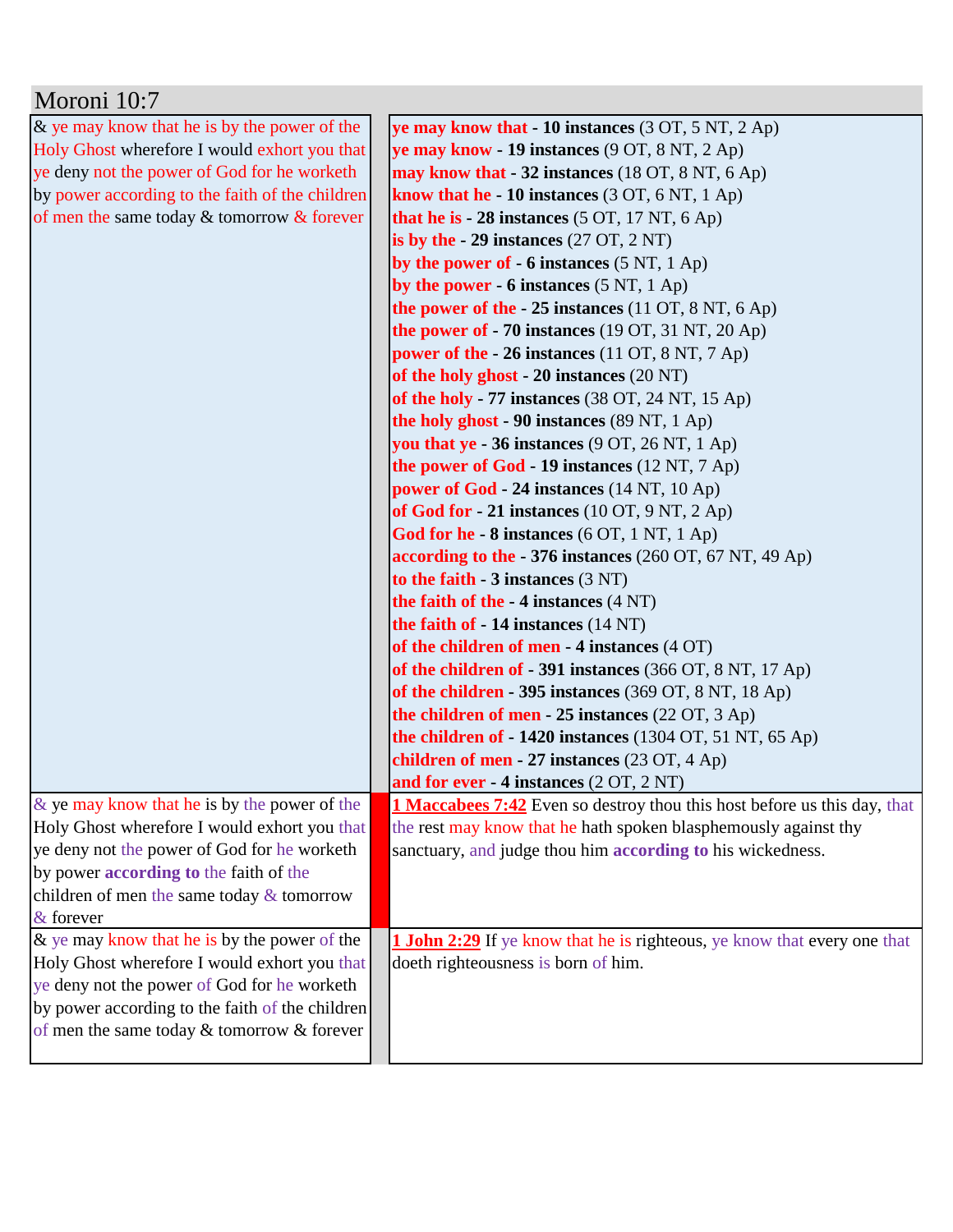| & ye may know that he is by the power of the<br>Holy Ghost wherefore I would exhort you that<br>ye deny not the power of God for he worketh<br>by power according to the faith of the children<br>of men the same today $\&$ tomorrow $\&$ forever | 1 Kings 2:29 And it was told king Solomon that Joab was fled unto the<br>tabernacle of the LORD; and, behold, he is by the altar. Then Solomon<br>sent Benaiah the son of Jehoiada, saying, Go, fall upon him.                                                                                                                                                                     |
|----------------------------------------------------------------------------------------------------------------------------------------------------------------------------------------------------------------------------------------------------|------------------------------------------------------------------------------------------------------------------------------------------------------------------------------------------------------------------------------------------------------------------------------------------------------------------------------------------------------------------------------------|
| $\&$ ye may know that he is by the power of the<br>Holy Ghost wherefore I would exhort you that<br>ye deny not the power of God for he worketh<br>by power according to the faith of the children<br>of men the same today & tomorrow & forever    | Romans 15:19 Through mighty signs and wonders, by the power of the<br>Spirit of God; so that from Jerusalem, and round about unto Illyricum, I<br>have fully preached the gospel of Christ.                                                                                                                                                                                        |
| & ye may know that he is by the power of the<br>Holy Ghost wherefore I would exhort you that<br>ye deny not the power of God for he worketh<br>by power according to the faith of the children<br>of men the same today $\&$ tomorrow $\&$ forever | <b>Romans 15:13</b> Now the God of hope fill you with all joy and peace in<br>believing, that ye may abound in hope, through the power of the Holy<br>Ghost.                                                                                                                                                                                                                       |
| & ye may know that he is by the power of the<br>Holy Ghost wherefore I would exhort you that<br>ye deny not the power of God for he worketh<br>by power according to the faith of the children<br>of men the same today & tomorrow & forever       | <b>Daniel 12:7</b> And I heard the man clothed in linen, which was upon the<br>waters of the river, when he held up his right hand and his left hand unto<br>heaven, and sware by him that liveth for ever that it shall be for a time,<br>times, and an half; and when he shall have accomplished to scatter the<br>power of the holy people, all these things shall be finished. |
| & ye may know that he is by the power of the<br>Holy Ghost wherefore I would exhort you that<br>ye deny not the power of God for he worketh<br>by power according to the faith of the children<br>of men the same today & tomorrow & forever       | Wisdom 14:31 For it is not the power of them by whom they swear: but<br>it is the just vengeance of sinners, that punisheth always the offence of<br>the ungodly.                                                                                                                                                                                                                  |
| & ye may know that he is by the power of the<br>Holy Ghost wherefore I would exhort you that<br>ye deny not the power of God for he worketh<br>by power according to the faith of the children<br>of men the same today & tomorrow & forever       | 2 Corinthians 13:4 For though he was crucified through weakness, yet<br>he liveth by the power of God. For we also are weak in him, but we shall<br>live with him by the power of God toward you.                                                                                                                                                                                  |
| $\&$ ye may know that he is by the power of the<br>Holy Ghost wherefore I would exhort you that<br>ye deny not the power of God for he worketh<br>by power according to the faith of the children<br>of men the same today & tomorrow & forever    | <b>Judith 13:19</b> For this thy confidence shall not depart from the heart of<br>men, which remember the power of God for ever.                                                                                                                                                                                                                                                   |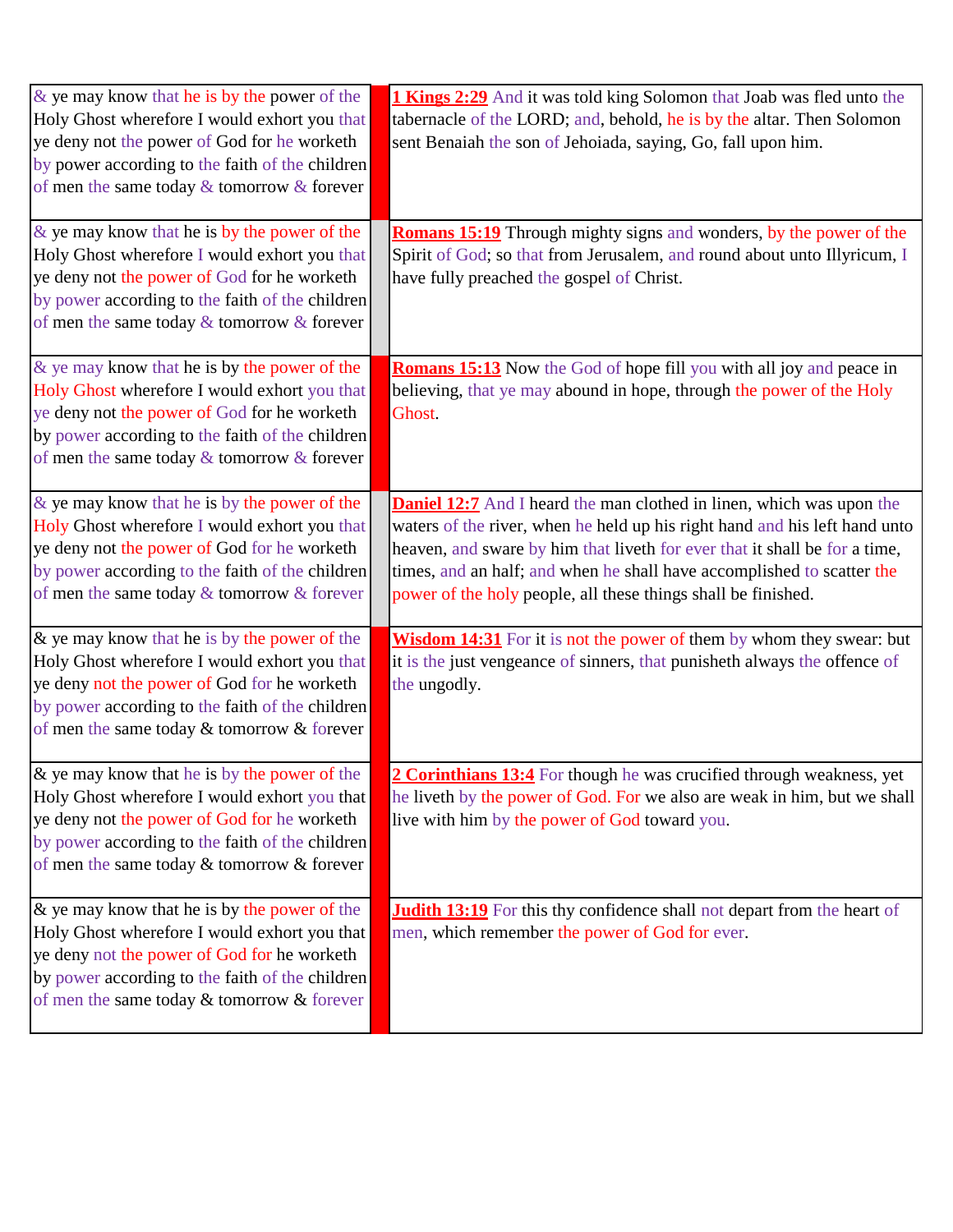| & ye may know that he is by the power of the<br>Holy Ghost wherefore I would exhort you that<br>ye deny not the power of God for he worketh<br>by power according to the faith of the children<br>of men the same today $&$ tomorrow $&$ forever   | <b>Jude 1:3</b> Beloved, when I gave all diligence to write unto you of the<br>common salvation, it was needful for me to write unto you, and exhort<br>you that ye should earnestly contend for the faith which was once<br>delivered unto the saints. |
|----------------------------------------------------------------------------------------------------------------------------------------------------------------------------------------------------------------------------------------------------|---------------------------------------------------------------------------------------------------------------------------------------------------------------------------------------------------------------------------------------------------------|
| $\&$ ye may know that he is by the power of the<br>Holy Ghost wherefore I would exhort you that<br>ye deny not the power of God for he worketh<br>by power according to the faith of the children<br>of men the same today & tomorrow & forever    | 1 Chronicles 21:30 But David could not go before it to inquire of God:<br>for he was afraid because of the sword of the angel of the LORD.                                                                                                              |
| & ye may know that he is by the power of the<br>Holy Ghost wherefore I would exhort you that<br>ye deny not the power of God for he worketh<br>by power according to the faith of the children<br>of men the same today & tomorrow & forever       | <b>1 Corinthians 16:10</b> Now if Timotheus come, see that he may be with<br>you without fear: for he worketh the work of the Lord, as I also do.                                                                                                       |
| $\&$ ye may know that he is by the power of the<br>Holy Ghost wherefore I would exhort you that<br>ye deny not the power of God for he worketh<br>by power according to the faith of the children<br>of men the same today & tomorrow & forever    | Ecclesiasticus 11:33 Take heed of a mischievous man, for he worketh<br>wickedness; lest he bring upon thee a perpetual blot.                                                                                                                            |
| $\&$ ye may know that he is by the power of the<br>Holy Ghost wherefore I would exhort you that<br>ye deny not the power of God for he worketh<br>by power according to the faith of the<br>children of men the same today & tomorrow<br>& forever | <b>Romans 1:4</b> And declared to be the Son of God with power, according<br>to the spirit of holiness, by the resurrection from the dead:                                                                                                              |
| & ye may know that he is by the power of the<br>Holy Ghost wherefore I would exhort you that<br>ye deny not the power of God for he worketh<br>by power according to the faith of the children<br>of men the same today $&$ tomorrow $&$ forever   | <b>Titus 1:1</b> Paul, a servant of God, and an apostle of Jesus Christ,<br>according to the faith of God's elect, and the acknowledging of the truth<br>which is after godliness;                                                                      |
| & ye may know that he is by the power of the<br>Holy Ghost wherefore I would exhort you that<br>ye deny not the power of God for he worketh<br>by power according to the faith of the children<br>of men the same today & tomorrow & forever       | <b>1 John 5:9</b> If we receive the witness of men, the witness of God is<br>greater: for this is the witness of God which he hath testified of his Son.                                                                                                |